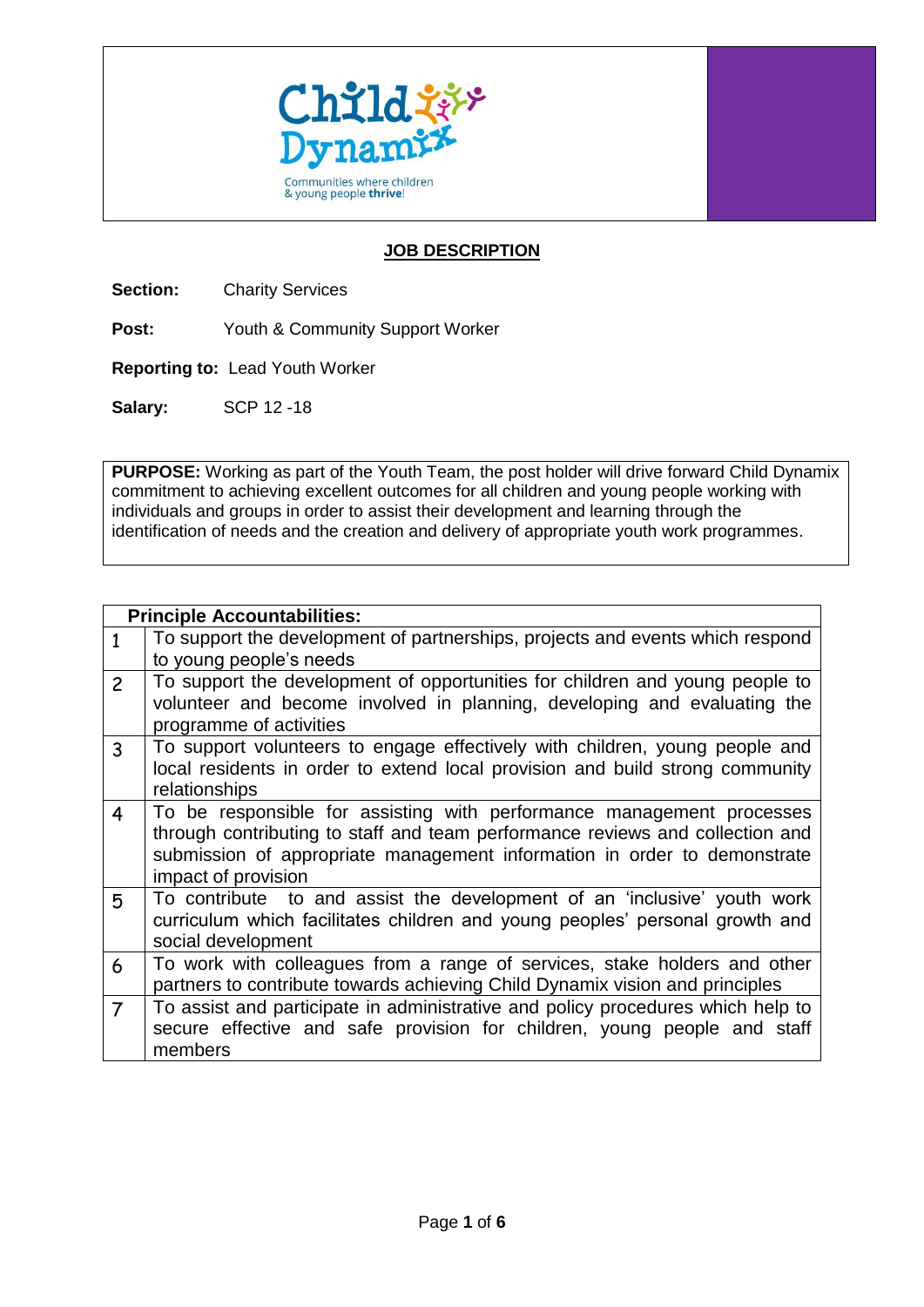## **General:**

- The above principal accountabilities are not exhaustive and may vary without changing the character of the job or level of responsibility
- The above duties may involve having access to information of a confidential nature, which may be covered by the Data Protection Act. Confidentiality must be maintained at all times
- The post holder must be flexible to ensure the operational needs of Child Dynamix are met. This includes the undertaking of duties of a similar nature and responsibility as and when required, including evenings, weekends and holiday periods, throughout the various work places around the city
- To promote Child Dynamix Equal Opportunity Employment Policy
- The Health and Safety at Work etc. Act (1974) and other associated legislation places responsibilities for Health and Safety on all employees. Therefore, it is the post holder's responsibility to take reasonable care for the Health, Safety and Welfare of him/herself and other employees in accordance with legislation and Child Dynamix Safety Policy and Programme.
- Where the post holder is disabled, every effort will be made to supply all the necessary employment aids, equipment or adaptations to enable him/her to perform the full duties of the job. If, however, a certain task proves to be unachievable then job redesign will be given full consideration

**Environmental commitment** – Child Dynamix is committed to establishing and maintaining high standards of environmental protection and undertakes to be a responsible steward/guardian/protector of the environment. All team members are jointly responsible for minimising any adverse impacts on the Child Dynamix operations on the environment and wherever feasible, must use resources to meet today's need in a manner which does not adversely affect the environment or compromise the ability to meet the needs of future generations.

**Health & Safety** - responsible for ensuring the safety of clients, staff and self in accordance with the Health & Safety Policy and Procedures of the organisation and current legislation

**Customer Care -** responsible for fielding customer issues and ensuring that they are dealt with in accordance with the customer care systems and policies

**Equal Opportunities** - responsible for ensuring that all customers, clients and staff are treated in accordance with the policies and procedures of the organisation.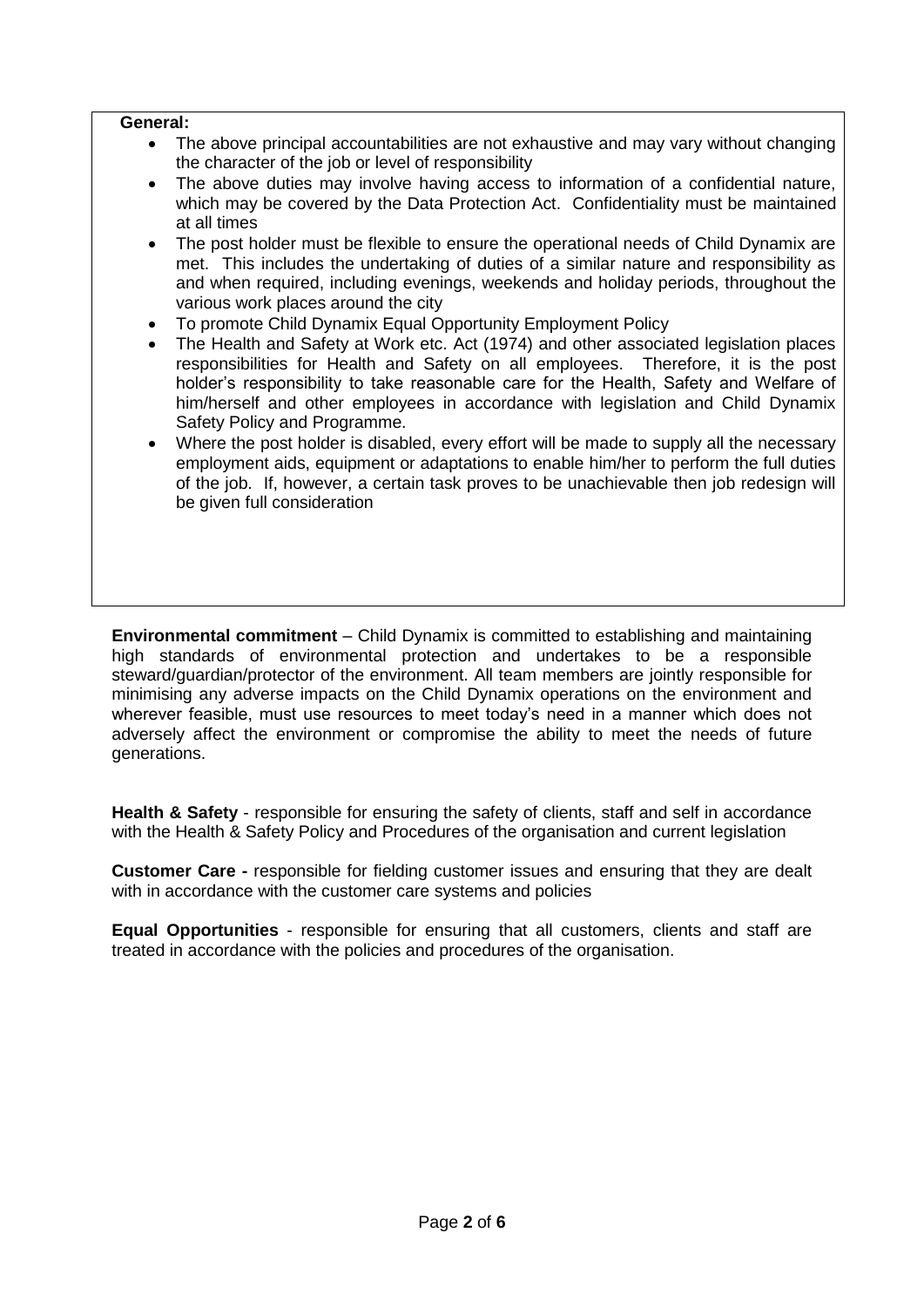## **PERSON SPECIFICATION**

## SECTION: Charity Services **Matchler Community Support Worker** SALARY: SCP 12-18

| <b>Median</b><br><b>How Identified</b><br><b>Upper</b><br>Lower<br><b>Relevant</b><br>2 years' experience of engaging<br>3 years' experience of engaging<br>Experience of engaging with<br>with children and young people<br>with children and young people<br><b>Experience</b><br>large groups of children and<br>who could be considered as at<br>who could be considered as at<br>young people<br>risk, hard to reach or<br>risk, hard to reach or<br>disconnected from their local<br>disconnected from their local<br>Experience of involving children<br>community.<br>community.<br>and young people in service<br>design, delivery and evaluation.<br>Experience of involving children<br>Experience of involving children<br>and young people in service<br>and young people in service<br>Experience of working with<br>design, delivery and evaluation.<br>design, delivery and evaluation.<br>volunteers.<br>Experience of supporting and<br>Experience<br>of<br>supporting<br>Experience of collecting and<br>volunteers to effectively work<br>developing volunteers to work<br>inputting data required for<br>with young people<br>effectively with young people<br>monitoring.<br>Experience of working within<br>Experience of working within<br>Experience of developing work<br>partnerships with other agencies<br>partnerships with other agencies<br>which promotes equality of<br>and organisations in order to<br>and organisations in order to<br>opportunity.<br>achieve successful outcomes for<br>achieve successful outcomes for<br>children and young people.<br>children and young people.<br>Experience of collecting and<br>Experience of collecting and |
|--------------------------------------------------------------------------------------------------------------------------------------------------------------------------------------------------------------------------------------------------------------------------------------------------------------------------------------------------------------------------------------------------------------------------------------------------------------------------------------------------------------------------------------------------------------------------------------------------------------------------------------------------------------------------------------------------------------------------------------------------------------------------------------------------------------------------------------------------------------------------------------------------------------------------------------------------------------------------------------------------------------------------------------------------------------------------------------------------------------------------------------------------------------------------------------------------------------------------------------------------------------------------------------------------------------------------------------------------------------------------------------------------------------------------------------------------------------------------------------------------------------------------------------------------------------------------------------------------------------------------------------------------------------------------------------------|
| appropriately recording personal<br>appropriately recording personal<br>information and data required for<br>information and data required for<br>monitoring.<br>monitoring.<br>Experience of monitoring the<br>quality and impact of service                                                                                                                                                                                                                                                                                                                                                                                                                                                                                                                                                                                                                                                                                                                                                                                                                                                                                                                                                                                                                                                                                                                                                                                                                                                                                                                                                                                                                                              |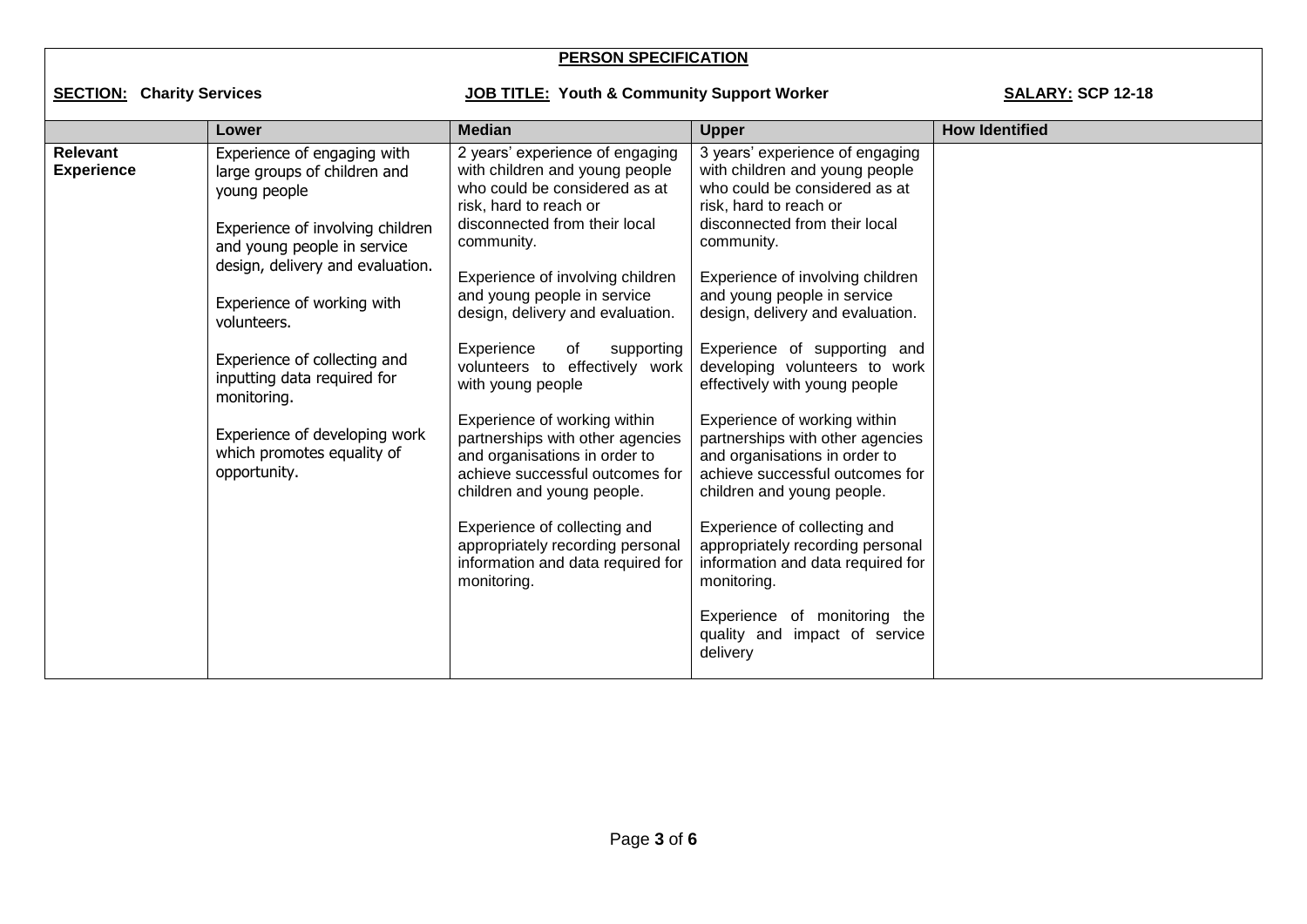| <b>Qualifications</b>    | A commitment to continuous<br>professional development which<br>supports work with children and<br>young people to a minimum of<br>NVQ Level 2.<br>Completed training in:<br>Safeguarding Level 1<br>Health & Safety<br><b>First Aid</b><br><b>GDPR</b>                          | Minimum of NVQ Level 2 or<br>equivalent.<br>Completed training in:<br>Safeguarding Level 1<br>Health & Safety<br><b>First Aid</b><br><b>GDPR</b><br>Sexual Health<br><b>Mental Health</b>                                                                                                                                                                                                                                                                                                                         | Minimum of NVQ Level 2 or<br>equivalent.<br>Completed training in:<br>Safeguarding Level 1<br><b>Threshold Training</b><br>Health & Safety<br><b>First Aid</b><br><b>GDPR</b><br>Sexual Health<br><b>Mental Health</b>                                                                                                                                                                                                                                                                                                                                                                                                                               | Application and at Interview with a request<br>for certificates.              |
|--------------------------|----------------------------------------------------------------------------------------------------------------------------------------------------------------------------------------------------------------------------------------------------------------------------------|-------------------------------------------------------------------------------------------------------------------------------------------------------------------------------------------------------------------------------------------------------------------------------------------------------------------------------------------------------------------------------------------------------------------------------------------------------------------------------------------------------------------|------------------------------------------------------------------------------------------------------------------------------------------------------------------------------------------------------------------------------------------------------------------------------------------------------------------------------------------------------------------------------------------------------------------------------------------------------------------------------------------------------------------------------------------------------------------------------------------------------------------------------------------------------|-------------------------------------------------------------------------------|
| <b>Special Knowledge</b> | Knowledge of the issues which<br>impact on the lives of children<br>and young people.<br>Knowledge of methods,<br>techniques and approaches<br>which enable the effective<br>engagement of children and<br>young people.<br>Knowledge of the benefits of<br>partnership working. | Knowledge and understanding<br>of the issues which impact on<br>the lives of children and young<br>people.<br>Knowledge of methods,<br>techniques and approaches<br>which enable the effective<br>engagement of children and<br>young people.<br>Knowledge of current thinking<br>and strategies for encouraging<br>children and young peoples'<br>involvement in design, delivery<br>and evaluation of services.<br>Knowledge of the factors and<br>principles which under-pin<br>effective partnership working. | Knowledge and understanding<br>of the issues which impact on<br>the lives of children and young<br>people.<br>Knowledge of the range of<br>national, regional and local<br>strategies and policies designed<br>to improve children and young<br>people's health and well-being.<br>Knowledge of methods,<br>techniques and approaches<br>which enable the effective<br>engagement of children and<br>young people.<br>Knowledge of current thinking<br>and strategies for encouraging<br>children and young peoples'<br>involvement in design, delivery<br>and evaluation of services.<br>Knowledge of the factors and<br>principles which under-pin | Application form and interview with a request<br>for certificates. References |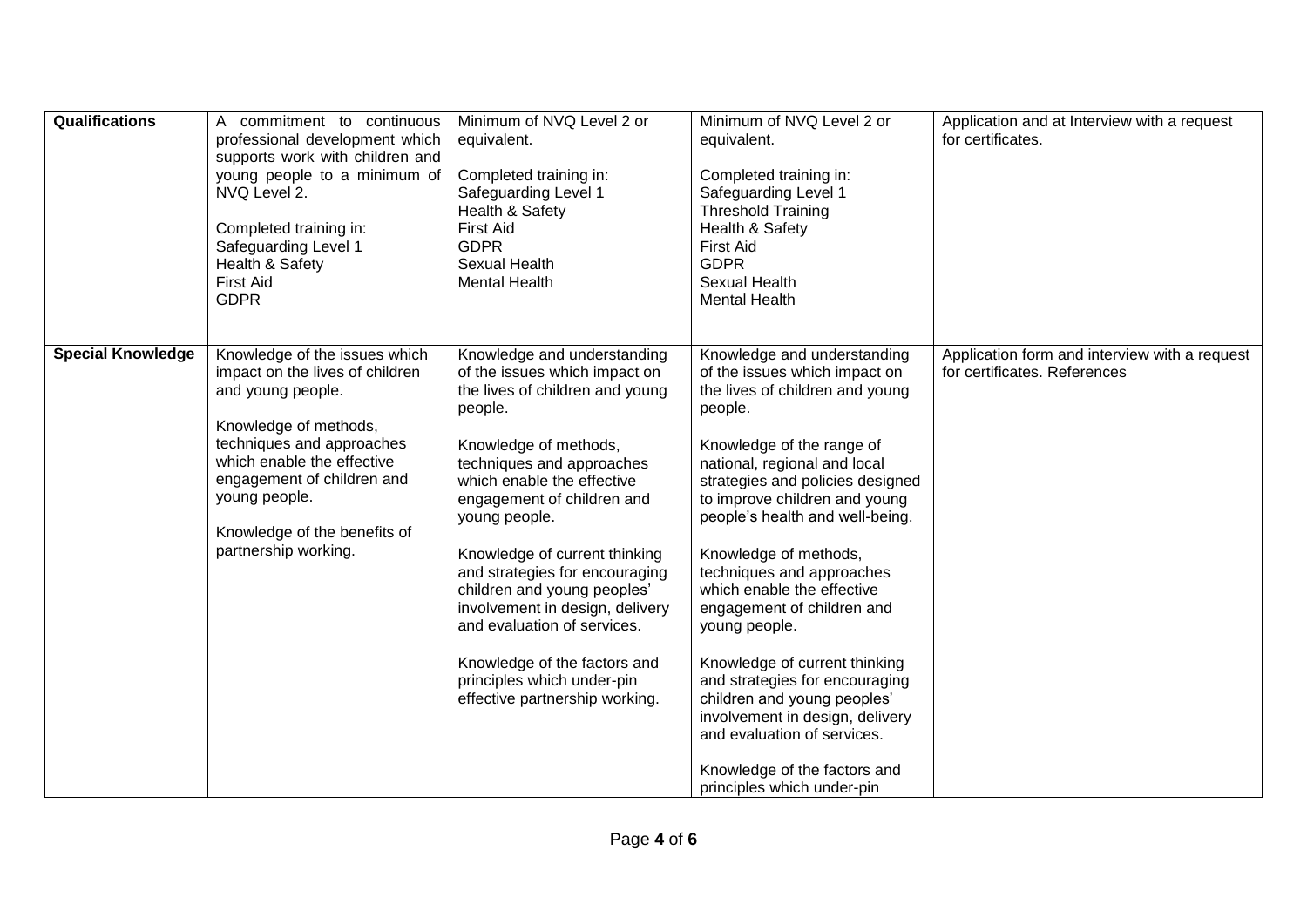|               |                                      |                                    | effective partnership working.     |                                               |
|---------------|--------------------------------------|------------------------------------|------------------------------------|-----------------------------------------------|
|               |                                      |                                    |                                    |                                               |
|               |                                      |                                    | Knowledge of Early Help and        |                                               |
|               |                                      |                                    | social care services and referral  |                                               |
|               |                                      |                                    | procedures.                        |                                               |
|               |                                      |                                    |                                    |                                               |
|               |                                      |                                    | Knowledge and experience of        |                                               |
|               |                                      |                                    | using Outcome Stars                |                                               |
|               |                                      |                                    | Assessment tool or similar         |                                               |
| Interpersonal | Good interpersonal skills to         | Good interpersonal skills to       | Good interpersonal skills to       | Application form and interview with a request |
| Social &      | include an ability to build          | include an ability to build        | include an ability to build        | for certificates. References                  |
| Communication | relationships within Child           | relationships within Child         | relationships within Child         |                                               |
| <b>skills</b> | Dynamix, with representatives of     | Dynamix, with representatives of   | Dynamix, with representatives of   |                                               |
|               | other organisations and with         | other organisations and with       | other organisations and with       |                                               |
|               | members of the public.               | members of the public.             | members of the public.             |                                               |
|               | Ability to communicate               | Ability to communicate             |                                    |                                               |
|               | effectively and adapt                | effectively and adapt              | Ability to communicate             |                                               |
|               | approaches to communication in       | approaches to communication in     | effectively and adapt              |                                               |
|               | order to meet diverse need.          | order to meet diverse need.        | approaches to communication in     |                                               |
|               |                                      |                                    | order to meet diverse need.        |                                               |
|               | Ability to challenge appropriately   | Ability to challenge appropriately |                                    |                                               |
|               | with respect.                        | with respect.                      | Ability to challenge appropriately |                                               |
|               |                                      |                                    | with respect.                      |                                               |
|               | Ability to listen effectively and    | Ability to listen effectively and  |                                    |                                               |
|               | understand others perspective.       | understand others perspective.     |                                    |                                               |
|               |                                      |                                    | Ability to listen effectively and  |                                               |
|               | Ability to be open and non-          | Ability to be open and non-        | understand others perspective.     |                                               |
|               | judgemental in discussing            | judgemental in discussing          |                                    |                                               |
|               | difficult issues with others.        | difficult issues with others.      | Ability to be open and non-        |                                               |
|               |                                      |                                    | judgemental in discussing          |                                               |
|               | Ability to ask for feedback when     |                                    | difficult issues with others.      |                                               |
|               | appropriate                          | Ability to ask for feedback when   |                                    |                                               |
|               |                                      | appropriate                        | Ability to ask for feedback when   |                                               |
|               | Contribute to reports                |                                    | appropriate                        |                                               |
|               |                                      | Contribute to reports.             |                                    |                                               |
|               | The ability to adapt information     |                                    | Produce reports.                   |                                               |
|               | appropriately to differing abilities | The ability to present information |                                    |                                               |
|               |                                      | to a group in a clear and          | The ability to present information |                                               |
|               |                                      | coherent way                       | to a group in a clear and          |                                               |